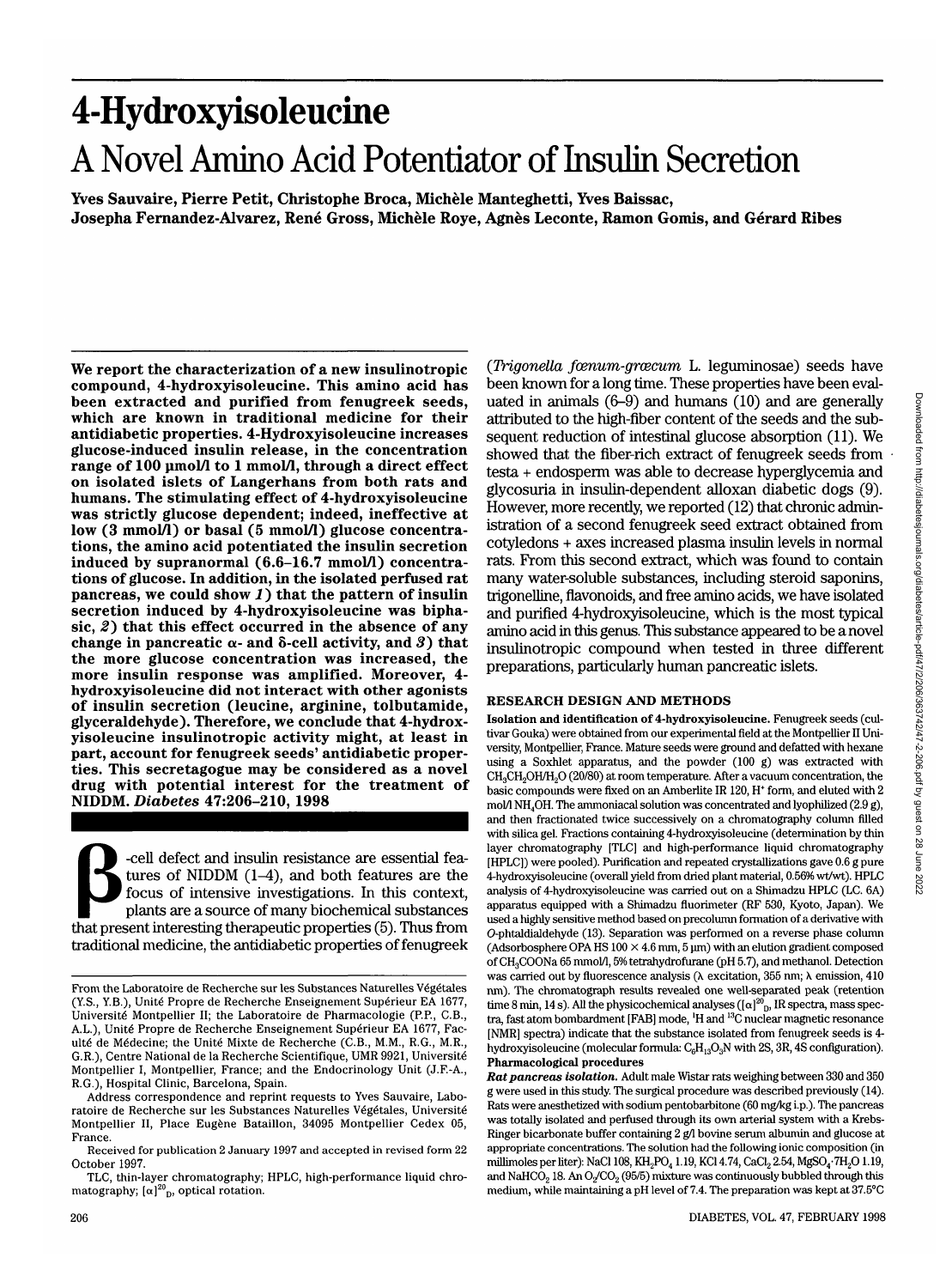and perfused at a constant pressure, selected to give a flow rate of 2.5 ml/min at the end of the stabilization period. Any change in pancreatic vascular resistance was thus detected by measuring the flow rate. In all experiments, there was a 30 min adaptation period before taking the first sample. Two more samples were taken at 40 and 45 min, with the 45-min time representing the reference value. 4- Hydroxyisoleucine was then perfused for 30 min or 10 min. Indeed, in some experiments, the duration of 4-hydroxyisoleucine perfusion was reduced to 10 min because of the scarceness of the drug. The effluent was collected for 1 min for each sample, which was then immediately frozen for pancreatic hormone (insulin, glucagon, somatostatin) radioimmunoassays.

*Rat islet isolation.* Islets were isolated after collagenase digestion of the pancreas from adult Wistar rats (15). Immediately after isolation, the islets were preincubated for 90 min at 37.5°C in a Krebs-Ringer bicarbonate buffer (pH 7.4) containing 1 g/l bovine serum albumin and 8.3 or 3 mmol/l glucose. Thereafter, batches of three islets were incubated in the presence of the appropriate glucose concentration (8.3 or 3 mmol/1) for 60 min in 1 ml medium. In these conditions, two experimental sets were performed; first, in the presence of 8.3 mmol/1 glucose, the effects of different concentrations of 4-hydroxyisoleucine alone on insulin release were tested; second, a possible interaction of 4 hydroxyisoleucine on the insulin secretion induced by different other secretagogues (L-leucine, L-arginine, tolbutamide, D-glyceraldehyde) was also investigated in the presence of 3 mmol/1 glucose, a concentration chosen to avoid interaction of glucose with 4-hydroxyisoleucine and other secretagogues. At the end of each incubation period, an aliquot of the medium was frozen for insulin radioimmunoassay.

*Human organ donors and procurement of pancreatic tissue.* Human pancreases were obtained from brain-dead organ donors in the context of a human islet transplantation protocol, essentially as reported previously (16). The protocol was approved by the hospital ethics committee, and in all cases informed consent was obtained from family members. After perfusion and extraction, organs were maintained at 4°C for 2-6 h in a solution developed by the University of Wisconsin. Human pancreatic islets were isolated after a modification of Ricordi's automatic digestion technique. For experiments described in this study, purification of pancreatic islets was accomplished by hand-picking under a stereomicroscope to ensure a comparable degree of purity in the different samples. Positive identification of islets was confirmed by staining aliquots with dithizone (17). For measuring insulin release, groups of eight islets were incubated for 90 min at 37°C in 1.0 ml bicarbonate-buffered medium, as described elsewhere (17). After removal of the incubation medium, the same islets were sonicated at 4°C in 0.5 ml acid-alcohol (ethanol 75%, H2O 23.5%, HC1 ION 1.5%) for the measurement of their insulin content.

*Assays.* Insulin concentrations were measured by the method of Herbert et al. (18) using an antibody supplied by Miles Laboratories (Paris). <sup>125</sup>I-labelled insulin was obtained from International CIS (Gif-sur-Yvette, France); the standard used was rat insulin (Novo, Copenhagen, Denmark), whose biological activity was 22.3



**FIG. 1. Effect of 4-hydroxyisoleucine on insulin release from isolated rat islets in the presence of 8.3 mmol/1. Values are means ± SE from at least 10 different experiments.** *\*\*P <* **0.01,** *\*\*\*P <* **0.001.**

uU/ng. The intra- and interassay coefficients of variation were 9 and 13.5%, respectively. The sensitivity was 0.1 ng/ml.

For glucagon and somatostatin determinations, samples were collected in chilled tubes containing 100 ul of a mixture of EDTA (32 mmol/l) and aprotinin (Antagosan, Hoechst Laboratories, Puteaux, France; 10,000 U/ml kallikrein inhibitor). Glucagon concentrations were measured by the method of Unger et al. (19) using BR124 glucagon antiserum from the Institut de Biochimie Clinique (Centre Médical Universitaire, Geneva, Switzerland); the standard used was Novo porcine glucagon. The intra- and interassay coefficients of variation were 10 and 15%, respectively. The sensitivity was 15 pg/ml. The results are expressed as picograms per milliliter equivalents of porcine glucagon.

Plasma somatostatin-like immunoreactivity (SLI) was assayed according to the previously described technique (20) using the 80°C antiserum from Dr. R. Unger (Health Science Center, Dallas, Texas). The intra- and interassay coefficients of variation were 10 and 14%, respectively. The sensitivity was 10 pg/ml.

**Statistical analysis.** Results were submitted to analysis of variance followed by the multiple comparison test of Newman-Keuls or to Student's *t* test.

**Drugs.** L-leucine, L-arginine, D-glyceraldehyde, and tolbutamide were purchased from Sigma (St. Louis, MO). Collagenase for pancreatic digestion was also obtained from Sigma. Aprotinin (Antagosan) was kindly supplied by Hoechst Laboratories (Puteaux, France).

#### RESULTS

#### **Insulin release from isolated rat islets** *Effects of 4-hydroxyisoleucine in the presence of*

*glucose.* In the presence of 8.3 mmol/1 glucose, 4-hydroxyisoleucine (200 umol/1) induced a significant increase in



**FIG. 2. Effect of 4-hydroxyisoleucine (200 umol/1) on insulin release induced by other secretagogues in isolated rat islets incubated in the presence of 3 mmol/1 glucose. Effects of each secretagogue alone (Q): tolbutamide (200 umol/1), L-arginine (20 mmol/1), L-leucine (10 mmol/1), and D-glyceraldehyde (5 mmol/1). Effects of each secretagogue plus 4** hydroxyisoleucine (**田**). Values are means ± SE from at least seven dif**ferent experiments. Control experiments (C) with glucose alone;** *\*P <* **0.05; \*\*P** < **0.01.**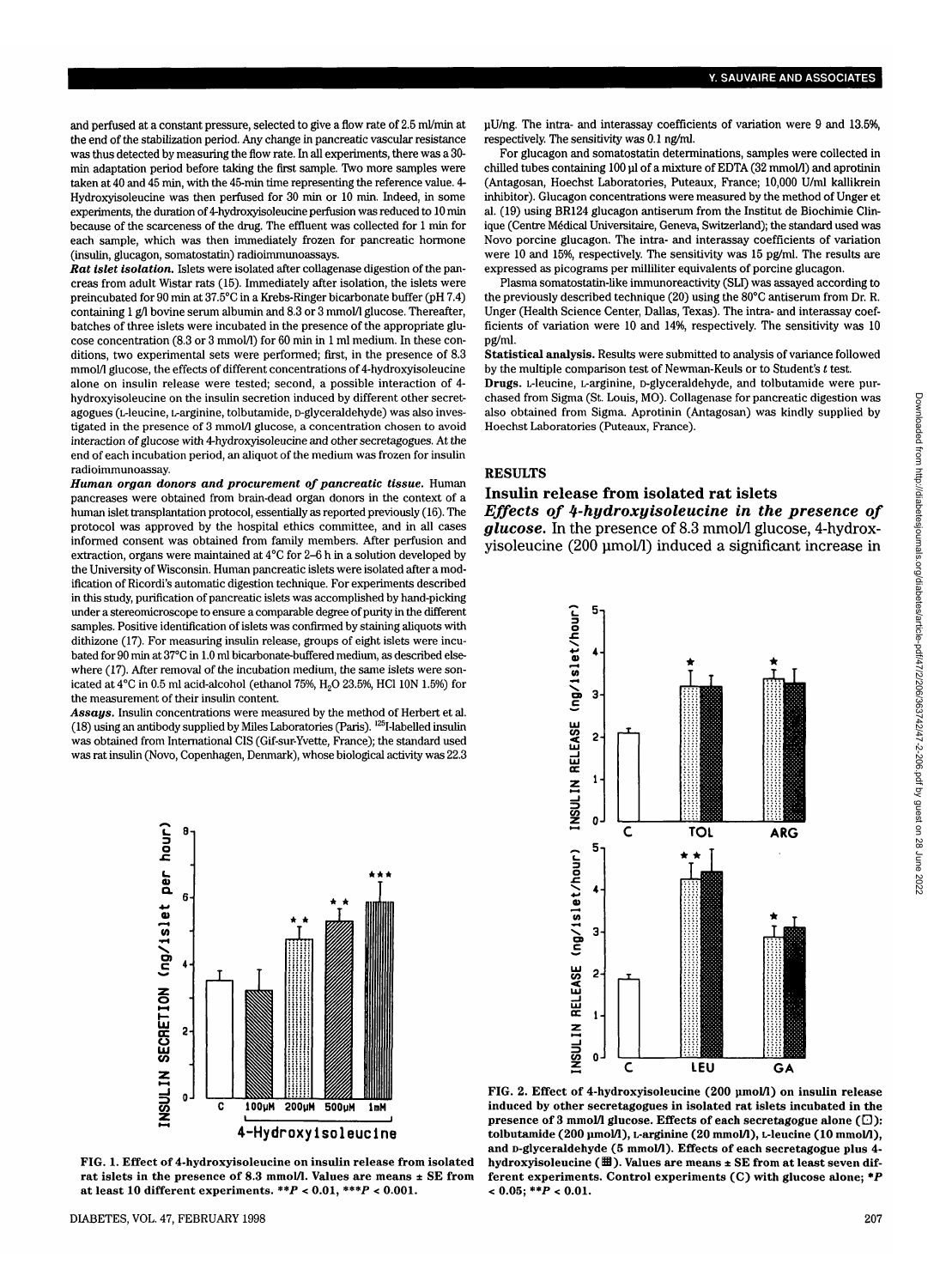insulin release  $(4.8 \pm 0.3 \text{ vs. } 3.5 \pm 0.2 \text{ ng} \cdot \text{islet}^{-1} \cdot \text{h}^{-1} \text{ in con-}$ trols, *P* < 0.01). This effect was concentration dependent in the range of 200-1,000 umol/1 (Fig. 1). These concentrations were much lower than those required for the stimulating effect of structural amino acid analogs such as leucine or isoleucine. A significant *(P <* 0.05) effect was obtained with L-leucine and L-isoleucine at concentrations of 5 and 3 mmol/l, respectively  $(6.3 \pm 1.0 \text{ and } 5.6 \pm 0.7 \text{ vs. } 3.4 \pm 0.3 \text{ ng})$  $\cdot$  islet<sup>-1</sup> $\cdot$  h<sup>-1</sup> in controls). Homoserine was completely ineffective in the range of 200 µmol/l to 20 mmol/l  $(4.1 \pm 0.4$  to  $4.3 \pm 0.5$  vs.  $3.7 \pm 0.5$  ng · islet<sup>-1</sup> · h<sup>-1</sup> in controls).

*Effect of 4-hydroxyisoleucine in the presence of other secretagogues.* In the presence of 3 mmol/1 glucose, 4-hydroxyisoleucine at the concentration of 200 umol/1 was ineffective on insulin release  $(1.9 \pm 0.2 \text{ vs. } 1.7 \pm 0.1 \text{ ng})$  $\cdot$  islet<sup>-1</sup>  $\cdot$  h<sup>-1</sup>). In the same experimental conditions, tolbutamide (200 umol/1), L-arginine (20 mmol/1), L-leucine (10 mmol/l), and D-glyceraldehyde (5 mmol/l) elicited a significant  $(P < 0.05)$  increase in insulin release (Fig. 2). 4-Hydroxyisoleucine (200 µmol/l) did not modify the insulinstimulating effect of these secretagogues.

**Pancreatic hormones secretion from isolated perfused rat pancreas.** In isolated pancreas, perfused in the presence of a slightly stimulating glucose concentration (8.3 mmol/1), 4 hydroxyisoleucine at a concentration of 200 µmol/l elicited an immediate insulin response, which persisted during the 30 min of administration (Fig. 3). The pattern of this response was clearly biphasic: the first phase peaked at  $+187 \pm 39\%$  (2 min, *P <* 0.01) of basal values and was followed by a second phase throughout the amino acid perfusion. At the end of the drug administration, insulin output progressively returned to basal values. In the same experimental conditions, the drug did not modify either the pancreatic flow rate or the glucagon and somatostatin pancreatic secretions (Table 1).

Interestingly, the stimulating effect of 4-hydroxyisoleucine was clearly related to the glucose concentration in the perfusion medium (Fig. 4A). Indeed, 4-hydroxyisoleucine (200 umol/1) was ineffective in the presence of



FIG. 3. Effect of 4-hydroxyisoleucine on insulin secretion in isolated perfused rat pancreas in the presence of 8.3 mmol/l glucose. 4-Hydroxyisoleucine was perfused at 200 µmol/1 during 30 min ( $\bullet$ ), and O represents control experiments. The results are expressed as changes in percentage of the value at time 45 min, taken as reference (100%). Values are means ± SE of seven to nine experiments. The insulin output rate (ng/min) at 45 min was  $12.6 \pm 1.8$  and  $15.0 \pm 2.1$  for each set of experiments, respectively.

5 mmol/l glucose (Fig.  $4B$ ). In the presence of 6.6 mmol/l glucose, the amino acid elicited a weak and transient insulin response  $(+3.7 \pm 1.2 \text{ ng/min at } 2 \text{ min})$ ; the stimulating effect of 4-hydroxyisoleucine was more pronounced in the presence of 8.3 mmol/l glucose  $(+18.3 \pm 5.8 \text{ ng/min})$ at 2 min). Finally, the drug induced a biphasic and long-lasting stimulation of insulin secretion in the presence of 10 mmol/l glucose  $(+47.6 \pm 5.2 \text{ ng/min at } 2 \text{ min}).$ 

**Insulin release from human pancreatic islets.** Measurements of insulin release and content in the presence of 8.3 mmol/l of glucose and 4-hydroxyisoleucine at different concentrations (100-1,000 umol/1) revealed that this amino

TABLE 1

Effects of 4-hydroxyisoleucine on insulin, glucagon, and somatostatin secretions and pancreatic flow rate in isolated perfused normal rat pancreas

|                               | Insulin secretion<br>$(ng/min^{-1})$ | Glucagon secretion<br>$\left(\text{pg/min}^{-1}\right)$ | Somatostatin secretion<br>$\frac{pg}{min^{-1}}$ | Flow rate<br>${\rm (ml/min^{-1})}$ |
|-------------------------------|--------------------------------------|---------------------------------------------------------|-------------------------------------------------|------------------------------------|
|                               |                                      |                                                         |                                                 |                                    |
| Time (min)                    |                                      |                                                         |                                                 |                                    |
| $-15$                         | $12.86 \pm 1.20$                     | $106 \pm 27$                                            | $36 \pm 4$                                      | $2.49 \pm 0.02$                    |
| $-5$                          | $12.92 \pm 1.01$                     | $105 \pm 29$                                            | $34 \pm 4$                                      | $2.52 \pm 0.02$                    |
| $-1$                          | $11.75 \pm 1.28$                     | $106 \pm 27$                                            | $44 \pm 2$                                      | $2.51 \pm 0.01$                    |
| 4-Hydroxyisoleucine perfusion |                                      |                                                         |                                                 |                                    |
|                               | $15.87 \pm 2.36*$                    | $111 \pm 39$                                            | $36 \pm 4$                                      | $2.49 \pm 0.02$                    |
| 2                             | $29.57 \pm 3.57$ †                   | $117 \pm 37$                                            | $39 \pm 4$                                      | $2.48 \pm 0.03$                    |
| 3                             | $21.06 \pm 2.45$ <sup>†</sup>        | $126 \pm 36$                                            | $45 \pm 4$                                      | $2.49 \pm 0.02$                    |
| 4                             | $17.90 \pm 1.71*$                    | $137 \pm 39$                                            | $41 \pm 7$                                      | $2.49 \pm 0.02$                    |
| 5                             | $15.79 \pm 1.78^*$                   | $129 \pm 31$                                            | $51 \pm 7$                                      | $2.50 \pm 0.02$                    |
| 6                             | $13.14 \pm 1.37*$                    | $140 \pm 39$                                            | $52 \pm 14$                                     | $2.49 \pm 0.02$                    |
|                               | $13.44 \pm 1.81*$                    | $110 \pm 34$                                            | $53 \pm 17$                                     | $2.48 \pm 0.02$                    |
| 10                            | $16.11 \pm 1.81*$                    | $137 \pm 31$                                            | $57 \pm 20$                                     | $2.47 \pm 0.03$                    |
| 15                            | $10.88 \pm 1.29$                     | $128 \pm 20$                                            | $53 \pm 15$                                     | $2.48 \pm 0.03$                    |

Data are means  $\pm$  SE of five to six experiments. 4-Hydroxyisoleucine was perfused for 10 min at 200 µmol/l in the presence of 8.3 mmol/1 glucose. *\*P <* 0.05; tP < 0.01.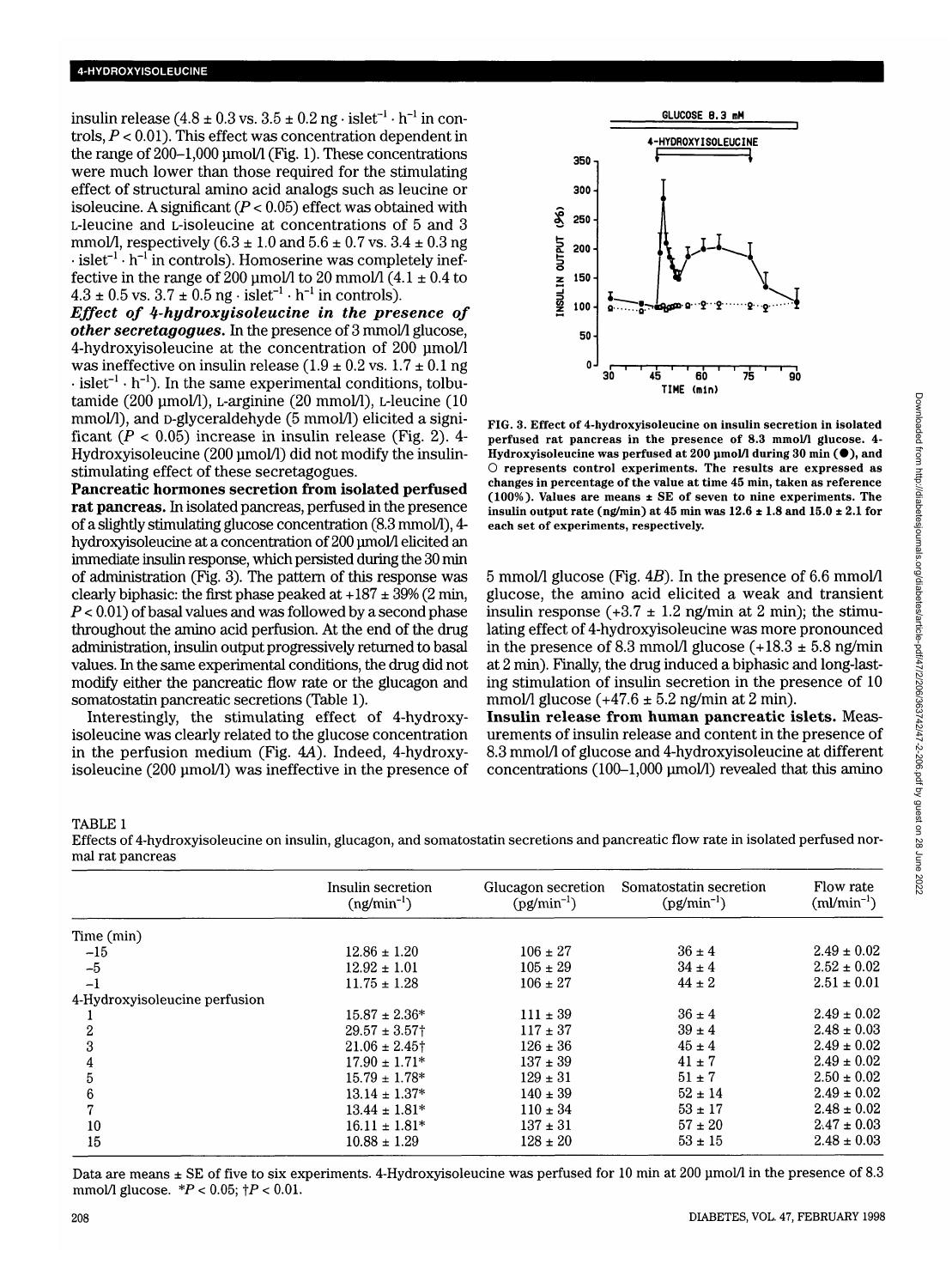

FIG. 4. The insulin-stimulating effect of 4-hydroxyisoleucine (200 µmol/l) is related to the concentration of glucose in the medium. A: Rela**tionship between the maximal increment of insulin secretion and the glucose concentration in the medium. These increments express the difference between secretion at 47 min and basal secretion at 45 min.** *B:* **Kinetics of insulin secretion in the presence of 5 mmol/1 (D), 6.6 mmol/1**  $(\triangle)$ , 8.3 mmol/l ( $\blacktriangle$ ), and 10 mmol/l ( $\blacklozenge$ ) glucose. Values are means  $\pm$  SE of five to nine experiments.

acid stimulates insulin release without affecting insulin content. The amino acid induced a significant increase *(P <* 0.05) from a concentration of 100 µmol/l (Table 2).

Moreover, the stimulatory effect of 4-hydroxyisoleucine at the concentration of 200 umol/1 was studied in the presence of different glucose concentrations (3,8.3, and 16.7 mmol/1). Ineffective in the presence of 3 mmol/1 glucose, 4-hydroxyisoleucine significantly potentiated the insulin release induced by 8.3 mmol/1 *(P <* 0.05) or 16.7 mmol/1 (P < 0.05) glucose (Fig. 5).

## DISCUSSION

The results of the present study demonstrate that 4-hydroxyisoleucine, an amino acid extracted and purified from fenugreek seeds, is a novel potentiator of insulin secretion.

It is worthy to mention that this amino acid is not present in mammalian tissues but only found in plants, especially in *Trigonella* species. Isolated and purified according to the procedures we developed, it is mainly distributed in fenugreek

seeds in which it accounts for 80% of the total content in free amino acids (21). Consequently, it may be considered as a novel pharmacological substance.

In a previous report, Madar et al. (10) have shown that the daily administration of ground fenugreek seeds are able to lower blood glucose levels in NIDDM subjects. Since fenugreek seeds contain a high percentage of dietary fiber (60%), these authors proposed this latter fraction to be the major contributor for reducing the plasma glucose level. However, owing to  $I$ ) the high content of 4-hydroxyisoleucine in the seeds (0.5% wt/wt) and to *2)* the low threshold concentration for this amino acid to stimulate insulin release in human islets, we can suggest that 4-hydroxyisoleucine might, at least in part, account for fenugreek antidiabetic effects in NIDDM.

The present data show that 4-hydroxyisoleucine stimulates insulin secretion through a direct action on pancreatic  $\beta$ -cells. Indeed, the amino acid is effective both in the isolated perfused pancreas and isolated islets from rats. The target of 4-hydrox-

TABLE<sub>2</sub>

Effects of 4-hydroxyisoleucine on insulin release and insulin content of human pancreatic islets

| Experimental<br>conditions                                                     | Insulin release<br>(pmol/8 islets)                     | Insulin content<br>(pmol/8 islets)       |  |
|--------------------------------------------------------------------------------|--------------------------------------------------------|------------------------------------------|--|
| Glucose 8.3 mmol/l                                                             | $1.3 \pm 0.3$ (15)                                     | $46.2 \pm 4.6$ (15)                      |  |
| Glucose 16.7 mmol/l                                                            | $2.6 \pm 0.6$ (16)                                     | $54.3 \pm 5.1(16)$                       |  |
| Glucose $8.3$ mmol $/1 + 0.1$ mmol $/1$                                        | $2.6 \pm 0.5$ (16)*                                    | $53.8 \pm 5.9$ (16)                      |  |
| Glucose 8.3 mmol $/1 + 0.2$ mmol $/1$                                          | $2.8 \pm 0.5$ (16)*                                    | $59.1 \pm 5.5(16)$                       |  |
| Glucose $8.3$ mmol $/1 + 0.5$ mmol $/1$<br>Glucose 8.3 mmol $/1 + 1$ mmol $/1$ | $2.9 \pm 0.4$ (16) <sup>†</sup><br>$2.2 \pm 0.3$ (15)* | $51.4 \pm 5.4(16)$<br>$47.8 \pm 5.4(16)$ |  |

Data are means  $\pm$  SD (*n*).  $*P < 0.05$ ;  $\uparrow P < 0.005$  vs. control 8.3 mmol/1 glucose.



**FIG. 5. The stimulating effect of 4-hydroxyisoleucine on insulin release from human islets is related to the concentration of glucose in the medium (D) control experiments (•). Values (mean ± SE of 17-22 determinations) are expressed as picomoles per eight islets per 90 min.** *\*P* **< 0.05 vs. control islets.**